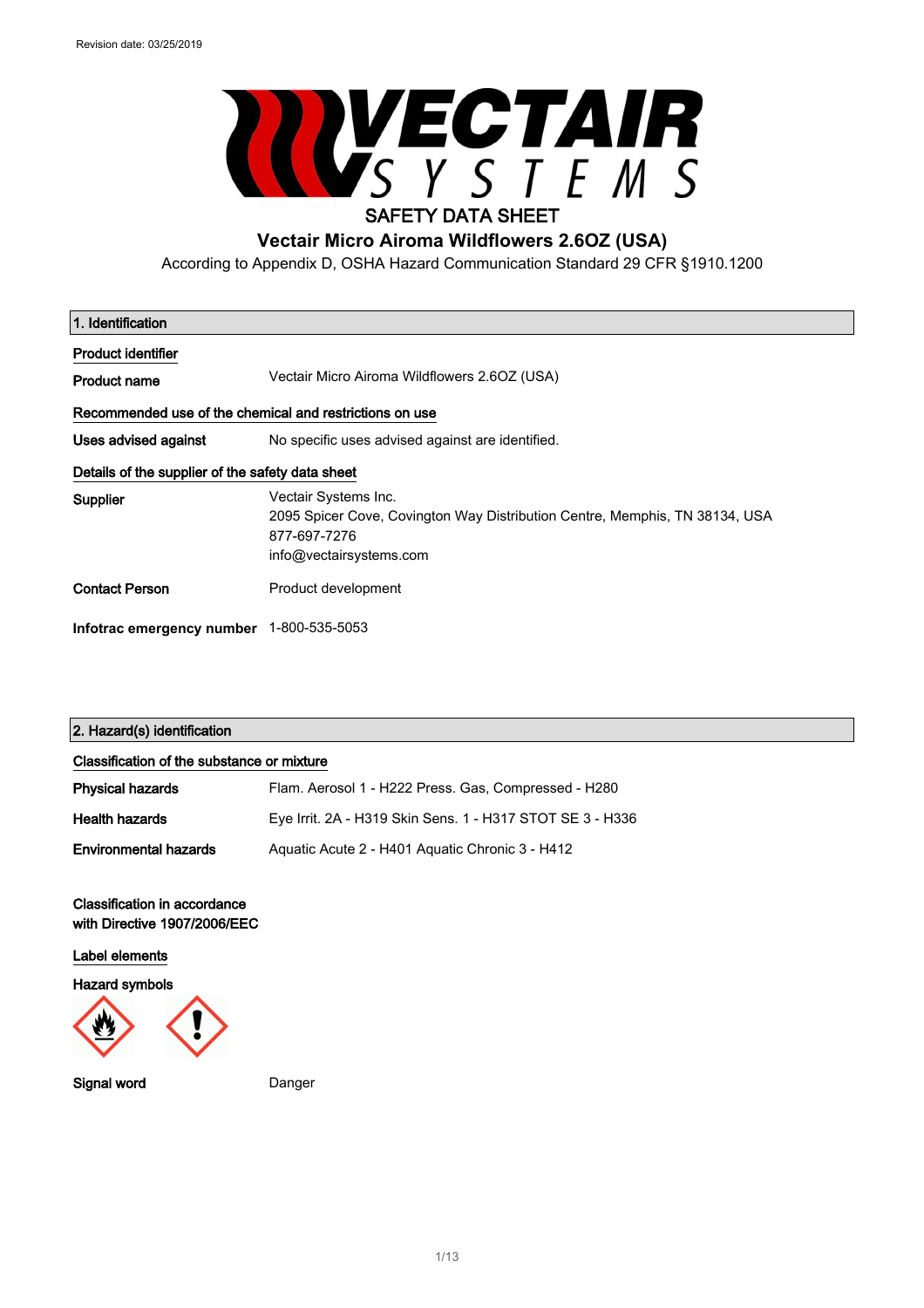| <b>Hazard statements</b>        | H222 Extremely flammable aerosol.<br>H280 Contains gas under pressure; may explode if heated.<br>H319 Causes serious eye irritation.<br>H317 May cause an allergic skin reaction.<br>H336 May cause drowsiness or dizziness.<br>H401 Toxic to aquatic life.<br>H412 Harmful to aquatic life with long lasting effects.                                                                                                                                                                                                                   |
|---------------------------------|------------------------------------------------------------------------------------------------------------------------------------------------------------------------------------------------------------------------------------------------------------------------------------------------------------------------------------------------------------------------------------------------------------------------------------------------------------------------------------------------------------------------------------------|
| <b>Precautionary statements</b> | P210 Keep away from heat, sparks, open flames and hot surfaces. No smoking.<br>P211 Do not spray on an open flame or other ignition source.<br>P251 Pressurized container: Do not pierce or burn, even after use<br>P261 Avoid breathing spray.<br>P337+P313 If eye irritation persists: Get medical advice/attention.<br>P332+P313 If skin irritation occurs: Get medical advice/attention.<br>P412 Do not expose to temperatures exceeding 50°C/122°F.<br>P501 Dispose of contents/ container in accordance with national regulations. |
| Contains                        | acetone, Hexyl cinnamal, Benzyl salicylate, 4-(4-Hydroxy-4-methylpentyl)cyclohex-3-<br>enecarbaldehyde, Geraniol, Cyclamen aldehyde                                                                                                                                                                                                                                                                                                                                                                                                      |

### Other hazards

This product does not contain any substances classified as PBT or vPvB.

### 3. Composition/information on ingredients

### Mixtures

# acetone 30-60% and 30-60% and 30-60% and 30-60% and 30-60% and 30-60% and 30-60% and 30-60% CAS number: 67-64-1 **Classification** Flam. Liq. 2 - H225 Eye Irrit. 2A - H319 STOT SE 3 - H336 Diethylene Glycol Monoethyl Ether 10-30% and the control of the control of the control of the control of the control of the control of the control of the control of the control of the control of the control of the control CAS number: 111-90-0

### Classification

Not Classified

#### propane 10-30% of the state of the state of the state of the state of the state of the state of the state of t

CAS number: 74-98-6

## Classification

Flam. Gas 1 - H220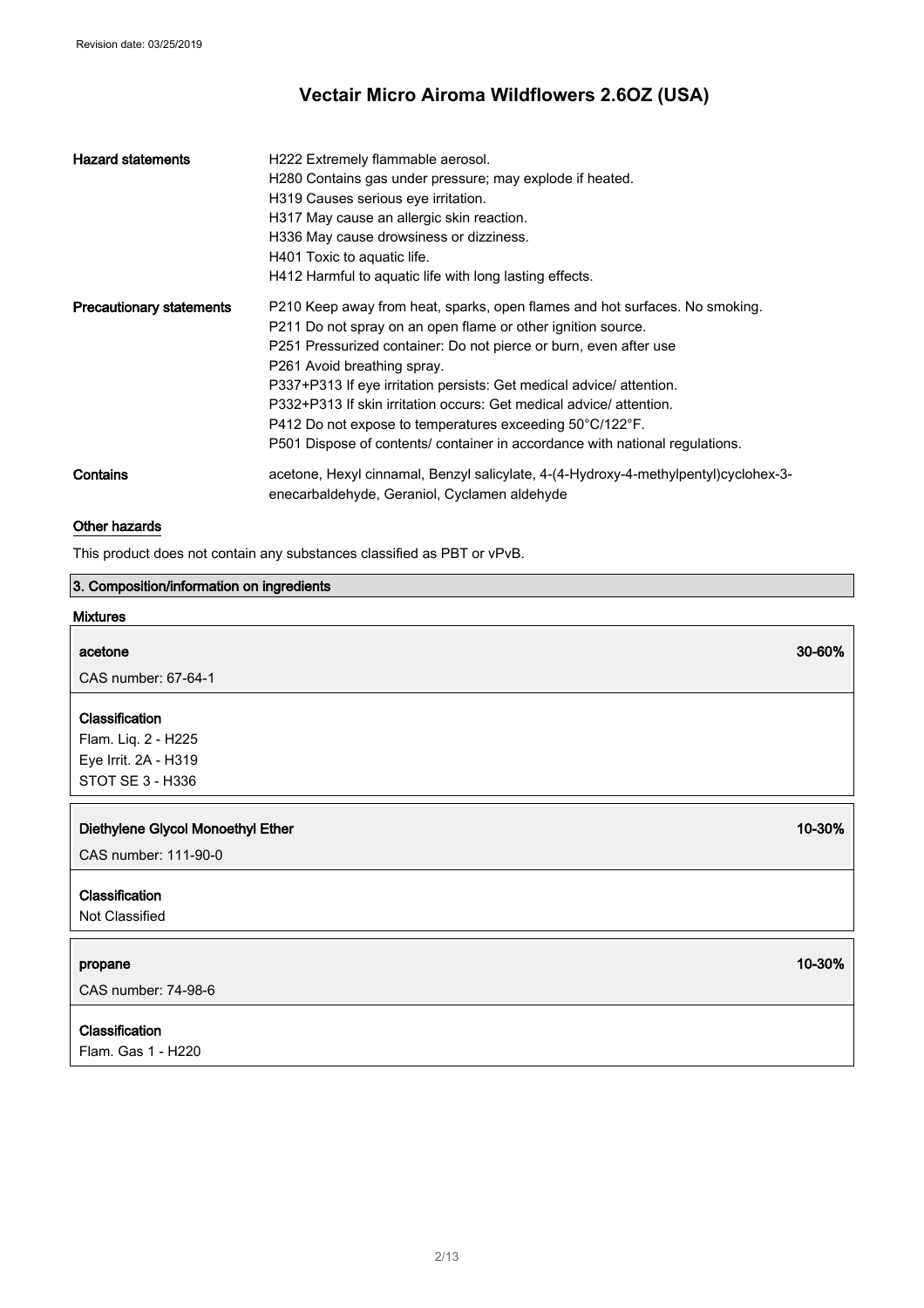| Hexyl cinnamal<br>CAS number: 101-86-0                                                       | 5-10%  |
|----------------------------------------------------------------------------------------------|--------|
| M factor (Acute) = $1$                                                                       |        |
| Classification<br>Skin Sens. 1B - H317<br>Aquatic Acute 1 - H400<br>Aquatic Chronic 2 - H411 |        |
| isobutane                                                                                    | 5-10%  |
| CAS number: 75-28-5                                                                          |        |
| Classification<br>Flam. Gas 1 - H220                                                         |        |
| Benzyl salicylate                                                                            | 5-10%  |
| CAS number: 118-58-1                                                                         |        |
| Classification<br>Eye Irrit. 2A - H319<br>Skin Sens. 1 - H317<br>Aquatic Chronic 3 - H412    |        |
| (Z)-3-hexenyl salicylate                                                                     | $<$ 1% |
| CAS number: 65405-77-8                                                                       |        |
| M factor (Acute) = $1$                                                                       |        |
| Classification<br>Aquatic Acute 1 - H400                                                     |        |
| 4-(4-Hydroxy-4-methylpentyl)cyclohex-3-enecarbaldehyde                                       | 1%     |
| CAS number: 31906-04-4                                                                       |        |
| Classification<br>Skin Sens. 1A - H317                                                       |        |
| Geranyl acetate                                                                              | 1%     |
| CAS number: 105-87-3                                                                         |        |
| Classification<br>Skin Irrit. 2 - H315<br>Skin Sens. 1B - H317<br>Aquatic Chronic 3 - H412   |        |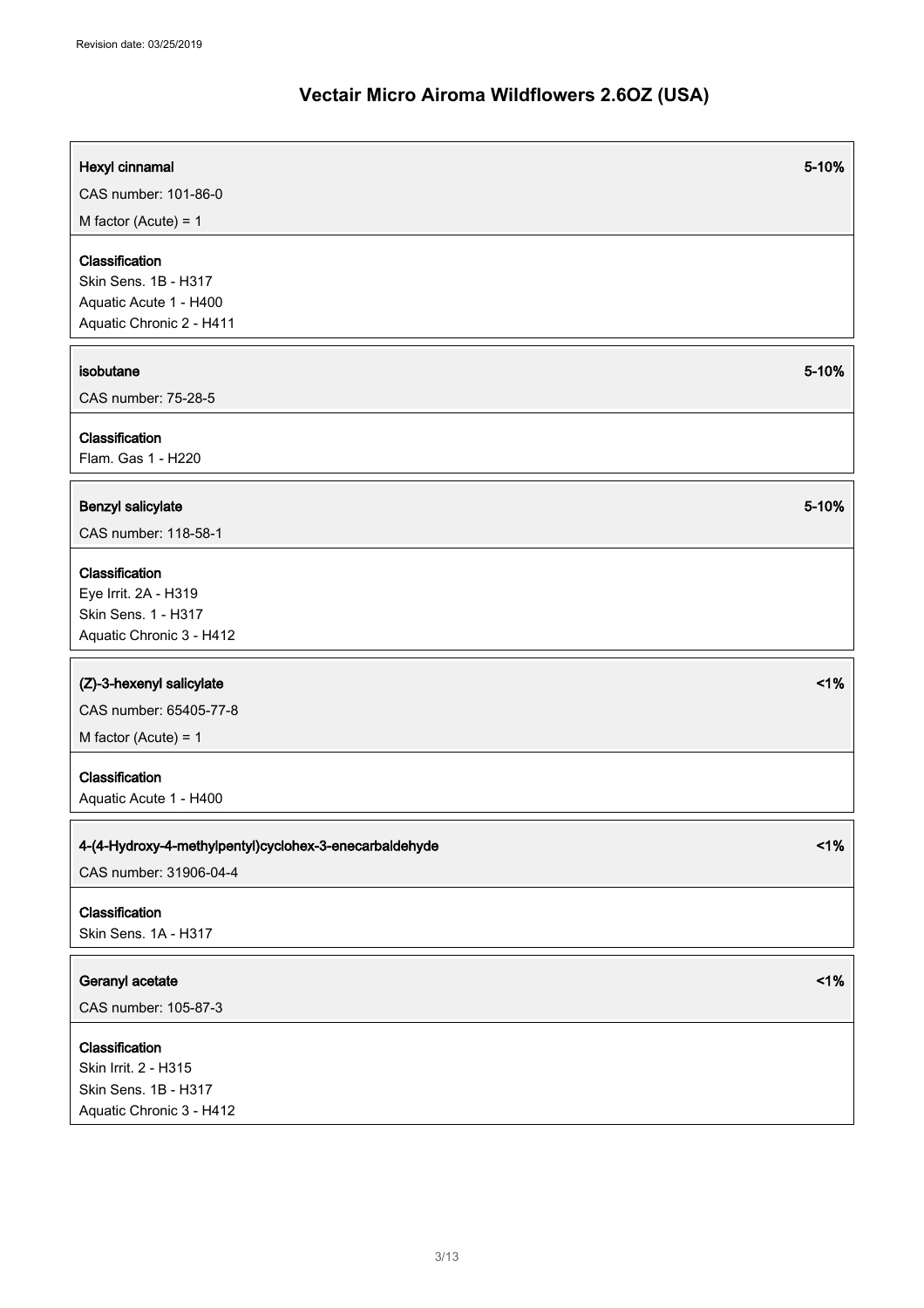# Cyclamen aldehyde <1% CAS number: 103-95-7 Classification Skin Irrit. 2 - H315 Skin Sens. 1 - H317 Aquatic Chronic 2 - H411 2-Phenylethanol <1% CAS number: 60-12-8 Classification Acute Tox. 4 - H302 Eye Irrit. 2A - H319 Geraniol <1% CAS number: 106-24-1 Classification Skin Irrit. 2 - H315 Eye Dam. 1 - H318 Skin Sens. 1 - H317 The full text for all hazard statements is displayed in Section 16. 4. First-aid measures Description of first aid measures General information Get medical attention immediately. Show this Safety Data Sheet to the medical personnel. Inhalation **Remove affected person from source of contamination**. Move affected person to fresh air and keep warm and at rest in a position comfortable for breathing. Maintain an open airway. Loosen tight clothing such as collar, tie or belt. When breathing is difficult, properly trained personnel may assist affected person by administering oxygen. Place unconscious person on their side in the recovery position and ensure breathing can take place. Ingestion **Rinse mouth thoroughly with water. Remove any dentures.** Give a few small glasses of water or milk to drink. Stop if the affected person feels sick as vomiting may be dangerous. Do not induce vomiting unless under the direction of medical personnel. If vomiting occurs, the head

should be kept low so that vomit does not enter the lungs. Never give anything by mouth to an unconscious person. Move affected person to fresh air and keep warm and at rest in a position comfortable for breathing. Place unconscious person on their side in the recovery position and ensure breathing can take place. Maintain an open airway. Loosen tight clothing such as collar, tie or belt. Skin Contact **It is important to remove the substance from the skin immediately.** In the event of any sensitization symptoms developing, ensure further exposure is avoided. Remove contamination with soap and water or recognized skin cleansing agent. Get medical attention if symptoms are severe or persist after washing.

Eye contact **Rinse immediately with plenty of water. Remove any contact lenses and open eyelids wide** apart. Continue to rinse for at least 10 minutes.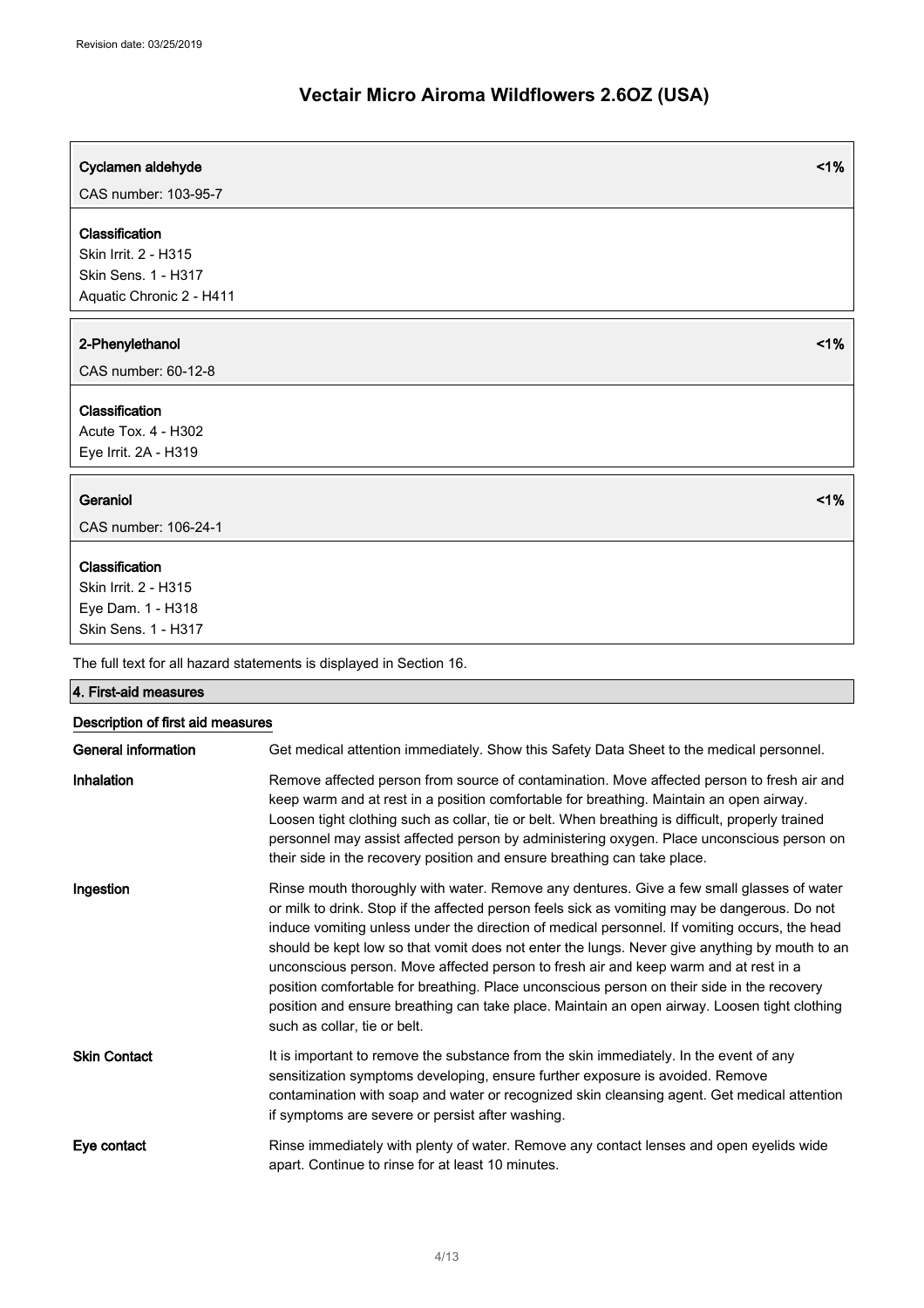| <b>Protection of first aiders</b>                           | First aid personnel should wear appropriate protective equipment during any rescue. Wash<br>contaminated clothing thoroughly with water before removing it from the affected person, or<br>wear gloves. It may be dangerous for first aid personnel to carry out mouth-to-mouth<br>resuscitation.                                                                                                                                                                                                                                                                                                                                                                                                         |
|-------------------------------------------------------------|-----------------------------------------------------------------------------------------------------------------------------------------------------------------------------------------------------------------------------------------------------------------------------------------------------------------------------------------------------------------------------------------------------------------------------------------------------------------------------------------------------------------------------------------------------------------------------------------------------------------------------------------------------------------------------------------------------------|
| Most important symptoms and effects, both acute and delayed |                                                                                                                                                                                                                                                                                                                                                                                                                                                                                                                                                                                                                                                                                                           |
| <b>General information</b>                                  | See Section 11 for additional information on health hazards. The severity of the symptoms<br>described will vary dependent on the concentration and the length of exposure.                                                                                                                                                                                                                                                                                                                                                                                                                                                                                                                               |
| <b>Inhalation</b>                                           | A single exposure may cause the following adverse effects: Headache. Nausea, vomiting.<br>Central nervous system depression. Drowsiness, dizziness, disorientation, vertigo. Narcotic<br>effect.                                                                                                                                                                                                                                                                                                                                                                                                                                                                                                          |
| Ingestion                                                   | May cause sensitization or allergic reactions in sensitive individuals. Due to the physical<br>nature of this product, it is unlikely that ingestion will occur.                                                                                                                                                                                                                                                                                                                                                                                                                                                                                                                                          |
| Skin contact                                                | May cause skin sensitization or allergic reactions in sensitive individuals. Repeated exposure<br>may cause skin dryness or cracking.                                                                                                                                                                                                                                                                                                                                                                                                                                                                                                                                                                     |
| Eye contact                                                 | Irritating to eyes.                                                                                                                                                                                                                                                                                                                                                                                                                                                                                                                                                                                                                                                                                       |
|                                                             | Indication of immediate medical attention and special treatment needed                                                                                                                                                                                                                                                                                                                                                                                                                                                                                                                                                                                                                                    |
| Notes for the doctor                                        | Treat symptomatically. May cause sensitization or allergic reactions in sensitive individuals.                                                                                                                                                                                                                                                                                                                                                                                                                                                                                                                                                                                                            |
| 5. Fire-fighting measures                                   |                                                                                                                                                                                                                                                                                                                                                                                                                                                                                                                                                                                                                                                                                                           |
| <b>Extinguishing media</b>                                  |                                                                                                                                                                                                                                                                                                                                                                                                                                                                                                                                                                                                                                                                                                           |
| Suitable extinguishing media                                | The product is flammable. Extinguish with alcohol-resistant foam, carbon dioxide, dry powder<br>or water fog. Use fire-extinguishing media suitable for the surrounding fire.                                                                                                                                                                                                                                                                                                                                                                                                                                                                                                                             |
| Unsuitable extinguishing<br>media                           | Do not use water jet as an extinguisher, as this will spread the fire.                                                                                                                                                                                                                                                                                                                                                                                                                                                                                                                                                                                                                                    |
| Special hazards arising from the substance or mixture       |                                                                                                                                                                                                                                                                                                                                                                                                                                                                                                                                                                                                                                                                                                           |
| Specific hazards                                            | Containers can burst violently or explode when heated, due to excessive pressure build-up. If<br>aerosol cans are ruptured, care should be taken due to the rapid escape of the pressurized<br>contents and propellant.                                                                                                                                                                                                                                                                                                                                                                                                                                                                                   |
| <b>Hazardous combustion</b><br>products                     | Thermal decomposition or combustion products may include the following substances:<br>Harmful gases or vapors.                                                                                                                                                                                                                                                                                                                                                                                                                                                                                                                                                                                            |
| <b>Advice for firefighters</b>                              |                                                                                                                                                                                                                                                                                                                                                                                                                                                                                                                                                                                                                                                                                                           |
| Protective actions during<br>firefighting                   | Avoid breathing fire gases or vapors. Evacuate area. Keep upwind to avoid inhalation of<br>gases, vapors, fumes and smoke. Ventilate closed spaces before entering them. Cool<br>containers exposed to heat with water spray and remove them from the fire area if it can be<br>done without risk. Cool containers exposed to flames with water until well after the fire is out.<br>If a leak or spill has not ignited, use water spray to disperse vapors and protect men stopping<br>the leak. Avoid discharge to the aquatic environment. Control run-off water by containing and<br>keeping it out of sewers and watercourses. If risk of water pollution occurs, notify appropriate<br>authorities. |
| Special protective equipment<br>for firefighters            | Wear positive-pressure self-contained breathing apparatus (SCBA) and appropriate protective<br>clothing. Standard Firefighter's clothing including helmets, protective boots and gloves will<br>provide a basic level of protection for chemical incidents.                                                                                                                                                                                                                                                                                                                                                                                                                                               |

### 6. Accidental release measures

Personal precautions, protective equipment and emergency procedures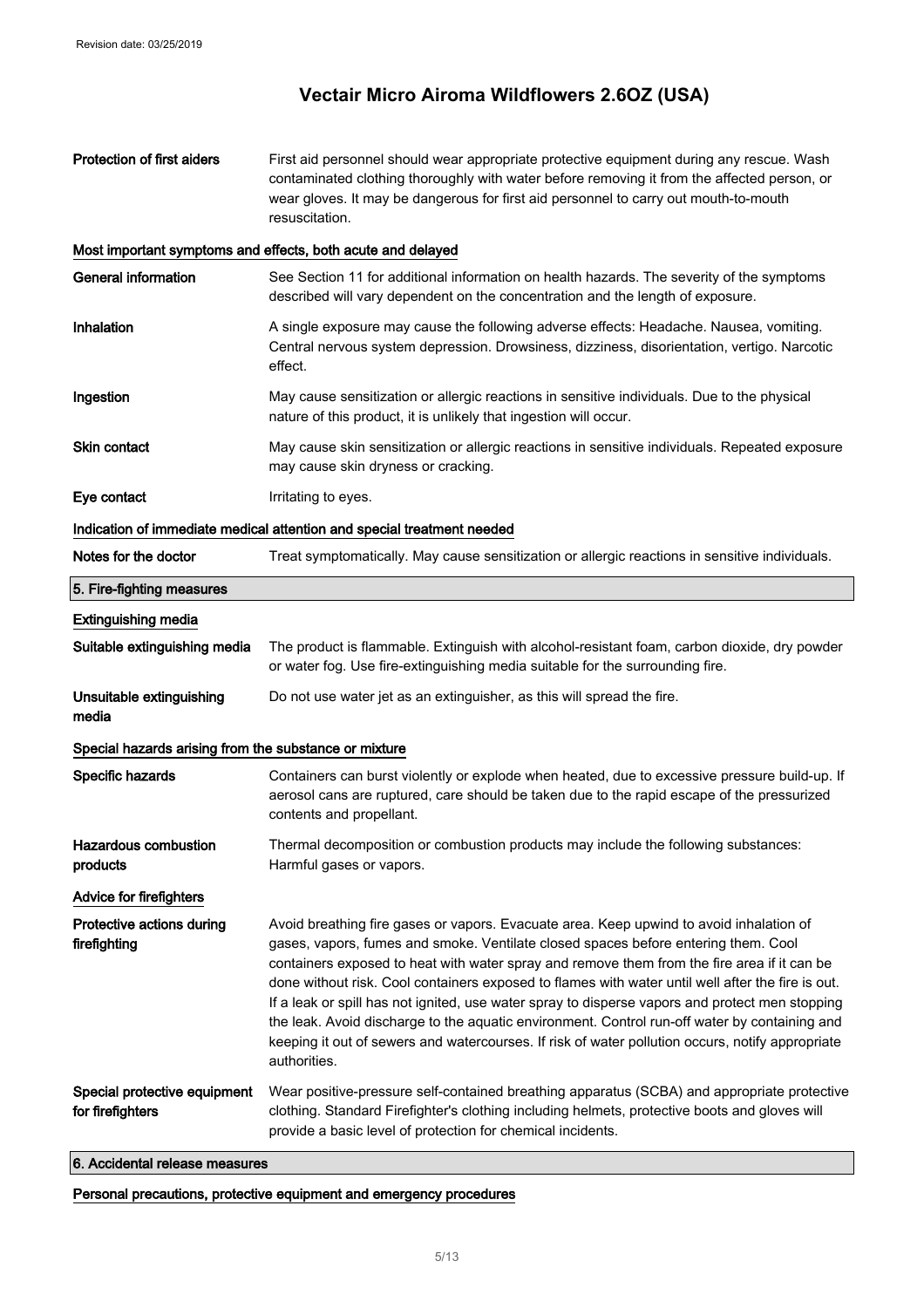| <b>Personal precautions</b>                                  | No action shall be taken without appropriate training or involving any personal risk. Keep<br>unnecessary and unprotected personnel away from the spillage. Wear protective clothing as<br>described in Section 8 of this safety data sheet. Follow precautions for safe handling<br>described in this safety data sheet. Wash thoroughly after dealing with a spillage. Ensure<br>procedures and training for emergency decontamination and disposal are in place. Do not<br>touch or walk into spilled material. Evacuate area. Risk of explosion. Provide adequate<br>ventilation. No smoking, sparks, flames or other sources of ignition near spillage. Promptly<br>remove any clothing that becomes contaminated. Avoid inhalation of dust and vapors. Use<br>suitable respiratory protection if ventilation is inadequate. Avoid contact with skin and eyes.                     |
|--------------------------------------------------------------|-----------------------------------------------------------------------------------------------------------------------------------------------------------------------------------------------------------------------------------------------------------------------------------------------------------------------------------------------------------------------------------------------------------------------------------------------------------------------------------------------------------------------------------------------------------------------------------------------------------------------------------------------------------------------------------------------------------------------------------------------------------------------------------------------------------------------------------------------------------------------------------------|
| <b>Environmental precautions</b>                             |                                                                                                                                                                                                                                                                                                                                                                                                                                                                                                                                                                                                                                                                                                                                                                                                                                                                                         |
| <b>Environmental precautions</b>                             | Avoid discharge into drains or watercourses or onto the ground. Avoid discharge to the<br>aquatic environment.                                                                                                                                                                                                                                                                                                                                                                                                                                                                                                                                                                                                                                                                                                                                                                          |
| Methods and material for containment and cleaning up         |                                                                                                                                                                                                                                                                                                                                                                                                                                                                                                                                                                                                                                                                                                                                                                                                                                                                                         |
| Methods for cleaning up                                      | Wear protective clothing as described in Section 8 of this safety data sheet. Clear up spills<br>immediately and dispose of waste safely. Eliminate all ignition sources if safe to do so. No<br>smoking, sparks, flames or other sources of ignition near spillage. Do not allow material to<br>enter confined spaces, due to the risk of explosion. Flush contaminated area with plenty of<br>water. Wash thoroughly after dealing with a spillage. Dangerous for the environment. Do not<br>empty into drains. For waste disposal, see Section 13.                                                                                                                                                                                                                                                                                                                                   |
| Reference to other sections                                  | For personal protection, see Section 8. See Section 11 for additional information on health<br>hazards. See Section 12 for additional information on ecological hazards. For waste disposal,<br>see Section 13.                                                                                                                                                                                                                                                                                                                                                                                                                                                                                                                                                                                                                                                                         |
| 7. Handling and storage                                      |                                                                                                                                                                                                                                                                                                                                                                                                                                                                                                                                                                                                                                                                                                                                                                                                                                                                                         |
| Precautions for safe handling                                |                                                                                                                                                                                                                                                                                                                                                                                                                                                                                                                                                                                                                                                                                                                                                                                                                                                                                         |
| Usage precautions                                            | Read and follow manufacturer's recommendations. Wear protective clothing as described in<br>Section 8 of this safety data sheet. Keep away from food, drink and animal feeding stuffs.<br>Avoid exposing aerosol containers to high temperatures or direct sunlight. The product is<br>flammable. Keep away from heat, hot surfaces, sparks, open flames and other ignition<br>sources. No smoking. Do not handle until all safety precautions have been read and<br>understood. Do not handle broken packages without protective equipment. Do not reuse<br>empty containers. Do not spray on an open flame or other ignition source. Pressurized<br>container: Do not pierce or burn, even after use. Spray will evaporate and cool rapidly and<br>may cause frostbite or cold burns if in contact with skin. Avoid contact with eyes. Avoid<br>inhalation of vapors and spray/mists. |
| Advice on general<br>occupational hygiene                    | Wash promptly if skin becomes contaminated. Take off contaminated clothing and wash<br>before reuse. Wash contaminated clothing before reuse. Do not eat, drink or smoke when<br>using this product. Wash at the end of each work shift and before eating, smoking and using<br>the toilet. Change work clothing daily before leaving workplace.                                                                                                                                                                                                                                                                                                                                                                                                                                                                                                                                        |
| Conditions for safe storage, including any incompatibilities |                                                                                                                                                                                                                                                                                                                                                                                                                                                                                                                                                                                                                                                                                                                                                                                                                                                                                         |
| <b>Storage precautions</b>                                   | Keep away from oxidizing materials, heat and flames. Keep only in the original container.<br>Keep container tightly closed, in a cool, well ventilated place. Keep containers upright. Protect<br>containers from damage. Do not store near heat sources or expose to high temperatures. Do<br>not expose to temperatures exceeding 50°C/122°F. Utilize retaining walls to prevent soil and<br>water pollution in the event of spillage. The storage area floor should be leak-tight, jointless<br>and not absorbent.                                                                                                                                                                                                                                                                                                                                                                   |
| Storage class                                                | Miscellaneous hazardous material storage.                                                                                                                                                                                                                                                                                                                                                                                                                                                                                                                                                                                                                                                                                                                                                                                                                                               |
| Specific end uses(s)                                         |                                                                                                                                                                                                                                                                                                                                                                                                                                                                                                                                                                                                                                                                                                                                                                                                                                                                                         |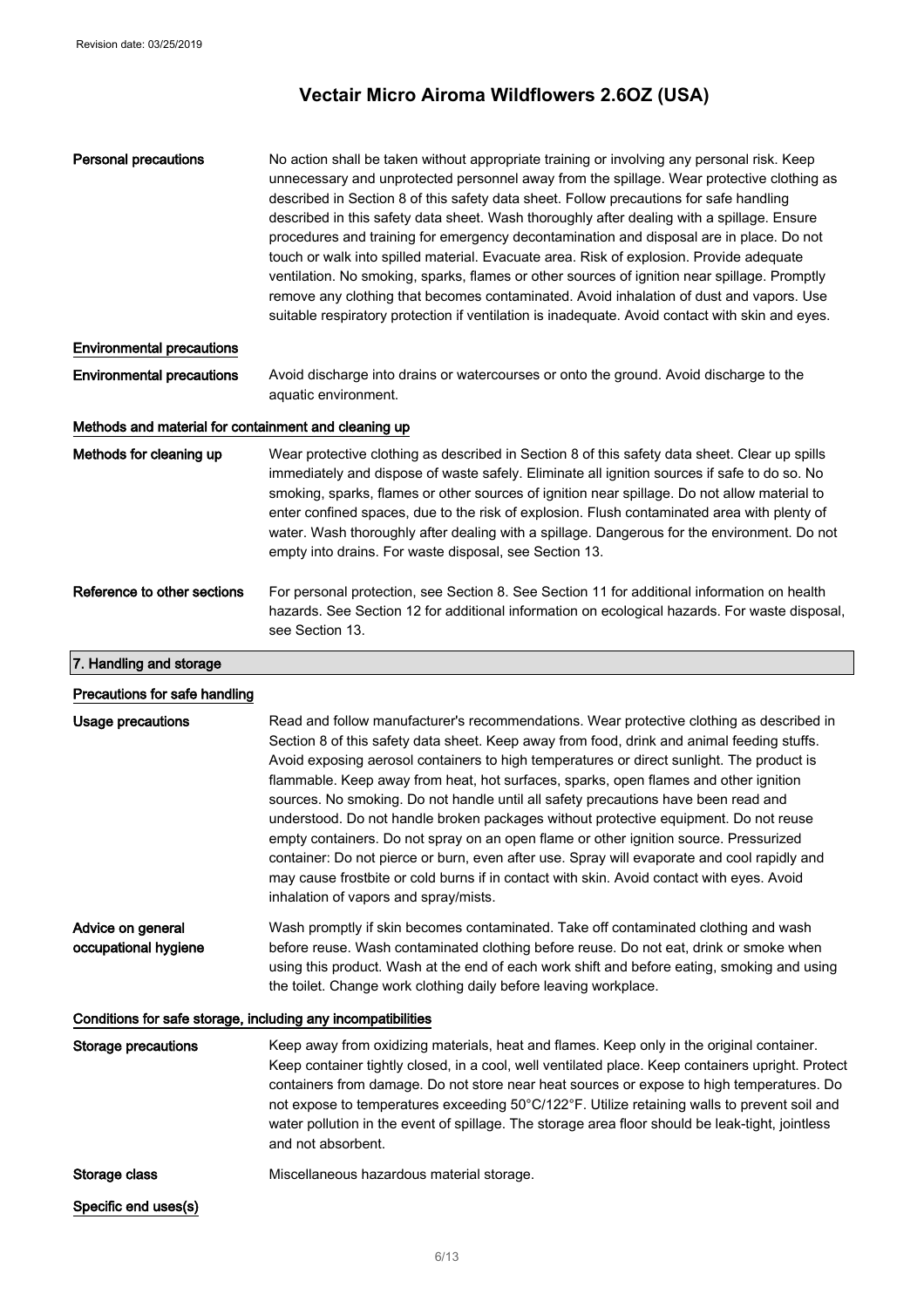Specific end use(s) The identified uses for this product are detailed in Section 1.

#### 8. Exposure controls/Personal protection

## Exposure controls Protective equipment Appropriate engineering controls Provide adequate ventilation. Personal, workplace environment or biological monitoring may be required to determine the effectiveness of the ventilation or other control measures and/or the necessity to use respiratory protective equipment. Use process enclosures, local exhaust ventilation or other engineering controls as the primary means to minimize worker exposure. Personal protective equipment should only be used if worker exposure cannot be controlled adequately by the engineering control measures. Ensure control measures are regularly inspected and maintained. Ensure operatives are trained to minimize exposure. Eye/face protection Eyewear complying with an approved standard should be worn if a risk assessment indicates eye contact is possible. Personal protective equipment for eye and face protection should comply with OSHA 1910.133. Wear tight-fitting, chemical splash goggles or face shield. If inhalation hazards exist, a full-face respirator may be required instead. Hand protection **Chemical-resistant, impervious gloves complying with an approved standard should be worn if** a risk assessment indicates skin contact is possible. The most suitable glove should be chosen in consultation with the glove supplier/manufacturer, who can provide information about the breakthrough time of the glove material. To protect hands from chemicals, gloves should comply with OSHA 1910.138 and be demonstrated to be impervious to the chemical and resist degradation. Considering the data specified by the glove manufacturer, check during use that the gloves are retaining their protective properties and change them as soon as any deterioration is detected. Frequent changes are recommended. Other skin and body protection Appropriate footwear and additional protective clothing complying with an approved standard should be worn if a risk assessment indicates skin contamination is possible. Hygiene measures **Provide eyewash station and safety shower**. Contaminated work clothing should not be allowed out of the workplace. Wash contaminated clothing before reuse. Clean equipment and the work area every day. Good personal hygiene procedures should be implemented. Wash at the end of each work shift and before eating, smoking and using the toilet. When using do not eat, drink or smoke. Preventive industrial medical examinations should be carried out. Warn cleaning personnel of any hazardous properties of the product. Respiratory protection Respiratory protection complying with an approved standard should be worn if a risk assessment indicates inhalation of contaminants is possible. Ensure all respiratory protective equipment is suitable for its intended use and is NIOSH approved. Check that the respirator fits tightly and the filter is changed regularly. Gas and combination filter cartridges should comply with OSHA 1910.134. Full face mask respirators with replaceable filter cartridges should comply with OSHA 1910.134. Half mask and quarter mask respirators with replaceable filter cartridges should comply with OSHA 1910.134. Environmental exposure controls Keep container tightly sealed when not in use. Emissions from ventilation or work process equipment should be checked to ensure they comply with the requirements of environmental protection legislation. In some cases, fume scrubbers, filters or engineering modifications to the process equipment will be necessary to reduce emissions to acceptable levels.

9. Physical and chemical properties

Information on basic physical and chemical properties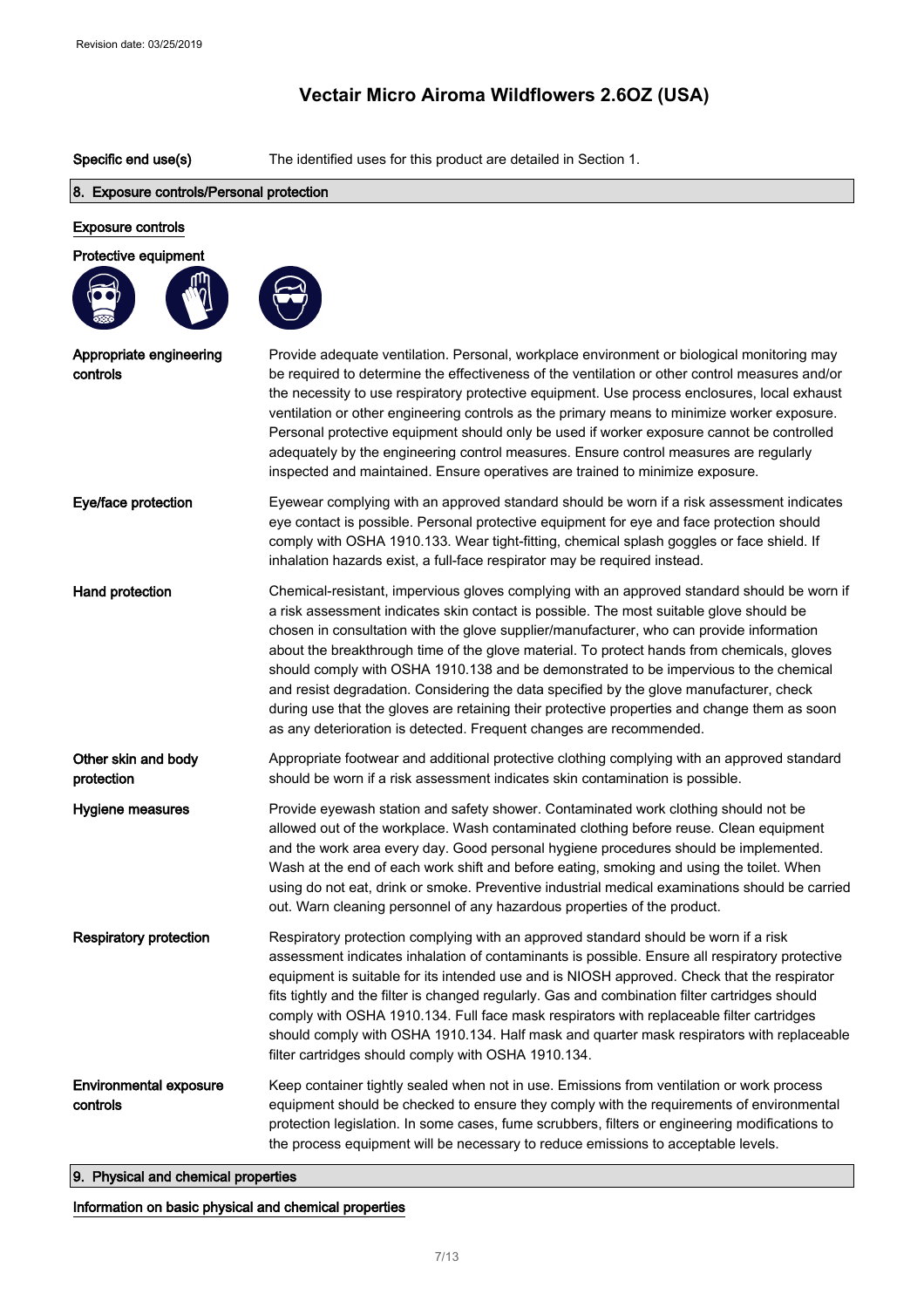| Appearance                                      | Aerosol.                                                                                                                                                               |
|-------------------------------------------------|------------------------------------------------------------------------------------------------------------------------------------------------------------------------|
| Color                                           | Colorless.                                                                                                                                                             |
| Odor                                            | Floral.                                                                                                                                                                |
| <b>Odor threshold</b>                           | Not known.                                                                                                                                                             |
| рH                                              | Not relevant.                                                                                                                                                          |
| <b>Melting point</b>                            | Not available.                                                                                                                                                         |
| Initial boiling point and range                 | 86°C @                                                                                                                                                                 |
| Flash point                                     | $-104$ °C                                                                                                                                                              |
| <b>Evaporation rate</b>                         | Not known.                                                                                                                                                             |
| <b>Evaporation factor</b>                       | Not known.                                                                                                                                                             |
| Flammability (solid, gas)                       | Not available.                                                                                                                                                         |
| Upper/lower flammability or<br>explosive limits | Lower flammable/explosive limit: 2.1 % Upper flammable/explosive limit: 13.8 %                                                                                         |
| Vapor pressure                                  | 480000 Pa @ 21°C                                                                                                                                                       |
| Vapor density                                   | Not available.                                                                                                                                                         |
| <b>Relative density</b>                         | Not available.                                                                                                                                                         |
| Solubility(ies)                                 | Soluble in water.                                                                                                                                                      |
| Auto-ignition temperature                       | Not available.                                                                                                                                                         |
| <b>Viscosity</b>                                | Not known.                                                                                                                                                             |
| <b>Explosive properties</b>                     | Not considered to be explosive.                                                                                                                                        |
| <b>Oxidizing properties</b>                     | There are no chemical groups present in the product that are associated with oxidizing<br>properties.                                                                  |
| 10. Stability and reactivity                    |                                                                                                                                                                        |
| Reactivity                                      | There are no known reactivity hazards associated with this product.                                                                                                    |
| <b>Stability</b>                                | Stable at normal ambient temperatures and when used as recommended. Stable under the<br>prescribed storage conditions.                                                 |
| Possibility of hazardous<br>reactions           | The following materials may react strongly with the product: Oxidizing agents.                                                                                         |
| <b>Conditions to avoid</b>                      | Avoid exposing aerosol containers to high temperatures or direct sunlight. Pressurised<br>container: may burst if heated                                               |
| Materials to avoid                              | No specific material or group of materials is likely to react with the product to produce a<br>hazardous situation.                                                    |
| Hazardous decomposition<br>products             | Does not decompose when used and stored as recommended. Thermal decomposition or<br>combustion products may include the following substances: Harmful gases or vapors. |
| 11. Toxicological information                   |                                                                                                                                                                        |
| Information on toxicological effects            |                                                                                                                                                                        |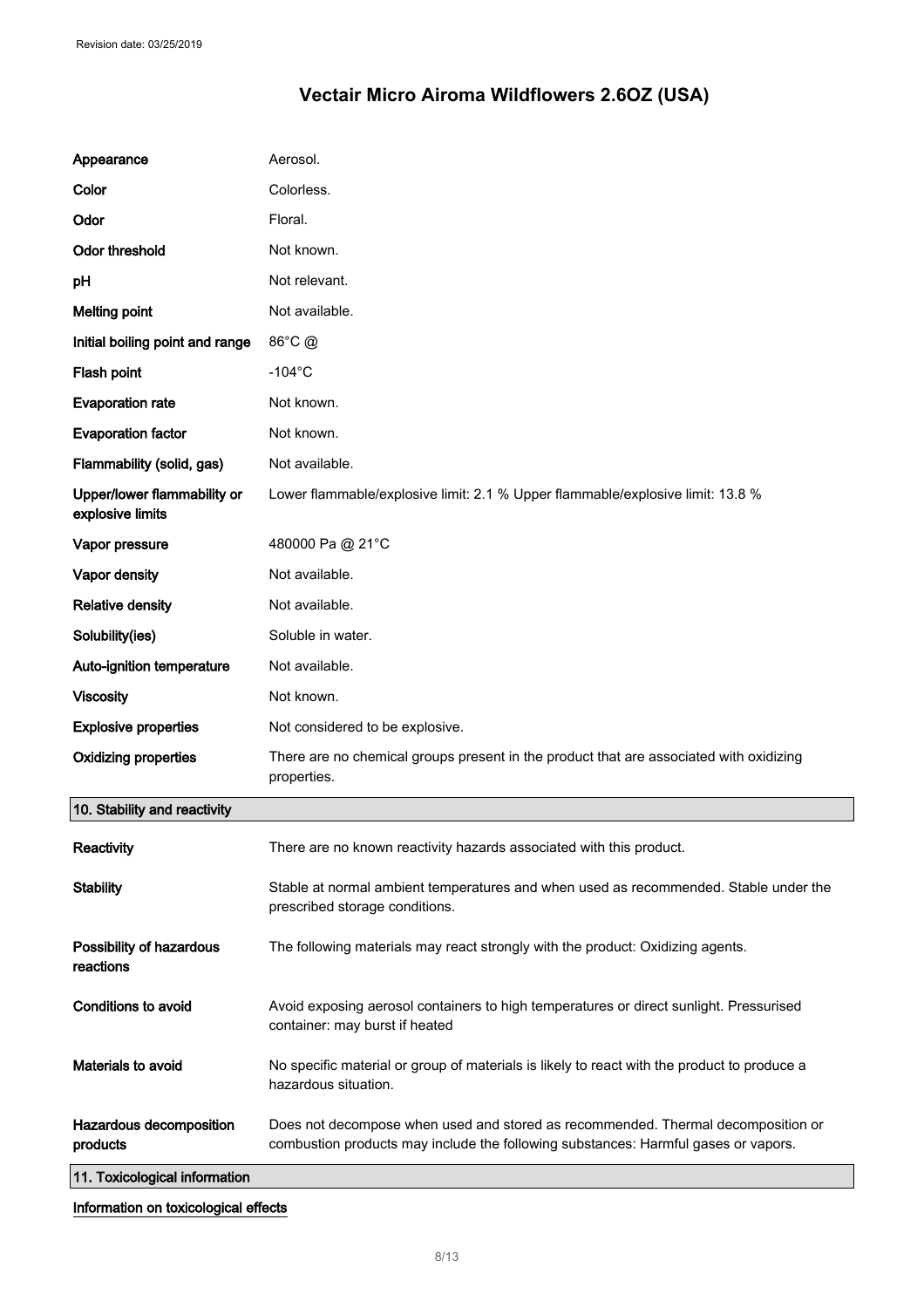| Acute toxicity - oral<br>Notes (oral LD <sub>50</sub> )                    | Based on available data the classification criteria are not met.                                                                                                                                 |
|----------------------------------------------------------------------------|--------------------------------------------------------------------------------------------------------------------------------------------------------------------------------------------------|
| <b>Acute toxicity - dermal</b><br>Notes (dermal LD <sub>50</sub> )         | Based on available data the classification criteria are not met.                                                                                                                                 |
| <b>Acute toxicity - inhalation</b><br>Notes (inhalation LC <sub>50</sub> ) | Based on available data the classification criteria are not met.                                                                                                                                 |
| Skin corrosion/irritation<br>Animal data                                   | Based on available data the classification criteria are not met.                                                                                                                                 |
| Serious eye damage/irritation<br>Serious eye damage/irritation             | Causes serious eye irritation.                                                                                                                                                                   |
| Respiratory sensitization<br><b>Respiratory sensitization</b>              | Based on available data the classification criteria are not met.                                                                                                                                 |
| Skin sensitization<br><b>Skin sensitization</b>                            | May cause skin sensitization or allergic reactions in sensitive individuals.                                                                                                                     |
| Germ cell mutagenicity<br>Genotoxicity - in vitro                          | Based on available data the classification criteria are not met.                                                                                                                                 |
| Carcinogenicity<br>Carcinogenicity                                         | Based on available data the classification criteria are not met.                                                                                                                                 |
| <b>IARC</b> carcinogenicity                                                | None of the ingredients are listed or exempt.                                                                                                                                                    |
| Reproductive toxicity<br>Reproductive toxicity - fertility                 | Based on available data the classification criteria are not met.                                                                                                                                 |
| Reproductive toxicity -<br>development                                     | Based on available data the classification criteria are not met.                                                                                                                                 |
| Specific target organ toxicity - single exposure                           |                                                                                                                                                                                                  |
| STOT - single exposure                                                     | STOT SE 3 - H336 May cause drowsiness or dizziness.                                                                                                                                              |
| <b>Target organs</b>                                                       | Central nervous system                                                                                                                                                                           |
| Specific target organ toxicity - repeated exposure                         |                                                                                                                                                                                                  |
| STOT - repeated exposure                                                   | Not classified as a specific target organ toxicant after repeated exposure.                                                                                                                      |
| <b>Aspiration hazard</b><br><b>Aspiration hazard</b>                       | Based on available data the classification criteria are not met.                                                                                                                                 |
| <b>General information</b>                                                 | The severity of the symptoms described will vary dependent on the concentration and the<br>length of exposure.                                                                                   |
| Inhalation                                                                 | A single exposure may cause the following adverse effects: Headache. Nausea, vomiting.<br>Central nervous system depression. Drowsiness, dizziness, disorientation, vertigo. Narcotic<br>effect. |
| Ingestion                                                                  | May cause sensitization or allergic reactions in sensitive individuals. Due to the physical<br>nature of this product, it is unlikely that ingestion will occur.                                 |
| <b>Skin Contact</b>                                                        | May cause skin sensitization or allergic reactions in sensitive individuals. Repeated exposure<br>may cause skin dryness or cracking.                                                            |
| Eye contact                                                                | Irritating to eyes.                                                                                                                                                                              |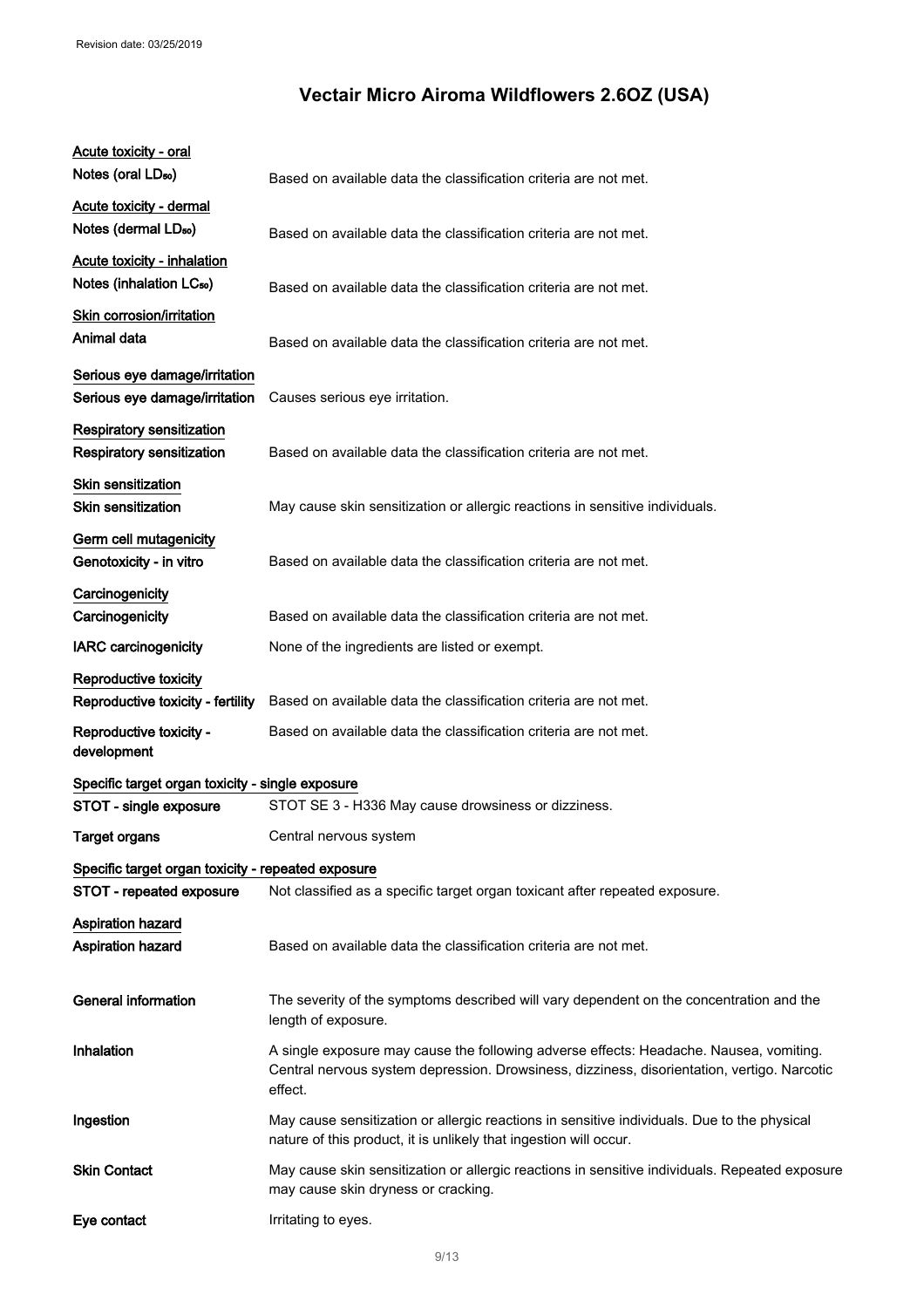| Route of exposure                    | Ingestion Inhalation Skin and/or eye contact                                                                                                                                                                                                                                                                                                                                                                                                                                                                                                                                                                                                                                                                                                            |
|--------------------------------------|---------------------------------------------------------------------------------------------------------------------------------------------------------------------------------------------------------------------------------------------------------------------------------------------------------------------------------------------------------------------------------------------------------------------------------------------------------------------------------------------------------------------------------------------------------------------------------------------------------------------------------------------------------------------------------------------------------------------------------------------------------|
| <b>Target Organs</b>                 | Central nervous system                                                                                                                                                                                                                                                                                                                                                                                                                                                                                                                                                                                                                                                                                                                                  |
| <b>Medical considerations</b>        | Skin disorders and allergies.                                                                                                                                                                                                                                                                                                                                                                                                                                                                                                                                                                                                                                                                                                                           |
| 12. Ecological information           |                                                                                                                                                                                                                                                                                                                                                                                                                                                                                                                                                                                                                                                                                                                                                         |
| Ecotoxicity                          | Not considered to be a significant hazard due to the small quantities used.                                                                                                                                                                                                                                                                                                                                                                                                                                                                                                                                                                                                                                                                             |
| <b>Toxicity</b>                      | Aquatic Chronic 3 - H412 Harmful to aquatic life with long lasting effects.                                                                                                                                                                                                                                                                                                                                                                                                                                                                                                                                                                                                                                                                             |
| Persistence and degradability        |                                                                                                                                                                                                                                                                                                                                                                                                                                                                                                                                                                                                                                                                                                                                                         |
| Persistence and degradability        | The degradability of the product is not known.                                                                                                                                                                                                                                                                                                                                                                                                                                                                                                                                                                                                                                                                                                          |
| <b>Bioaccumulative potential</b>     |                                                                                                                                                                                                                                                                                                                                                                                                                                                                                                                                                                                                                                                                                                                                                         |
| <b>Bio-Accumulative Potential</b>    | No data available on bioaccumulation.                                                                                                                                                                                                                                                                                                                                                                                                                                                                                                                                                                                                                                                                                                                   |
| Mobility in soil                     |                                                                                                                                                                                                                                                                                                                                                                                                                                                                                                                                                                                                                                                                                                                                                         |
| <b>Mobility</b>                      | The product contains volatile organic compounds (VOCs) which will evaporate easily from all<br>surfaces.                                                                                                                                                                                                                                                                                                                                                                                                                                                                                                                                                                                                                                                |
| Other adverse effects                |                                                                                                                                                                                                                                                                                                                                                                                                                                                                                                                                                                                                                                                                                                                                                         |
| Other adverse effects                | None known.                                                                                                                                                                                                                                                                                                                                                                                                                                                                                                                                                                                                                                                                                                                                             |
| 13. Disposal considerations          |                                                                                                                                                                                                                                                                                                                                                                                                                                                                                                                                                                                                                                                                                                                                                         |
| Waste treatment methods              |                                                                                                                                                                                                                                                                                                                                                                                                                                                                                                                                                                                                                                                                                                                                                         |
| <b>General information</b>           | The generation of waste should be minimized or avoided wherever possible. Reuse or recycle<br>products wherever possible. This material and its container must be disposed of in a safe<br>way. Disposal of this product, process solutions, residues and by-products should at all times<br>comply with the requirements of environmental protection and waste disposal legislation and<br>any local authority requirements. When handling waste, the safety precautions applying to<br>handling of the product should be considered. Care should be taken when handling emptied<br>containers that have not been thoroughly cleaned or rinsed out. Empty containers or liners<br>may retain some product residues and hence be potentially hazardous. |
| Disposal methods                     | Dispose of surplus products and those that cannot be recycled via a licensed waste disposal<br>contractor. Waste, residues, empty containers, discarded work clothes and contaminated<br>cleaning materials should be collected in designated containers, labeled with their contents.<br>Incineration or landfill should only be considered when recycling is not feasible.                                                                                                                                                                                                                                                                                                                                                                            |
| 14. Transport information            |                                                                                                                                                                                                                                                                                                                                                                                                                                                                                                                                                                                                                                                                                                                                                         |
| General                              | For limited quantity packaging/limited load information, consult the relevant modal<br>documentation using the data shown in this section.                                                                                                                                                                                                                                                                                                                                                                                                                                                                                                                                                                                                              |
| <b>UN Number</b>                     |                                                                                                                                                                                                                                                                                                                                                                                                                                                                                                                                                                                                                                                                                                                                                         |
| UN No. (TDG)                         | 1950                                                                                                                                                                                                                                                                                                                                                                                                                                                                                                                                                                                                                                                                                                                                                    |
| UN No. (IMDG)                        | 1950                                                                                                                                                                                                                                                                                                                                                                                                                                                                                                                                                                                                                                                                                                                                                    |
| UN No. (ICAO)                        | 1950                                                                                                                                                                                                                                                                                                                                                                                                                                                                                                                                                                                                                                                                                                                                                    |
| UN proper shipping name              |                                                                                                                                                                                                                                                                                                                                                                                                                                                                                                                                                                                                                                                                                                                                                         |
| Proper shipping name (TDG)           | <b>AEROSOLS</b>                                                                                                                                                                                                                                                                                                                                                                                                                                                                                                                                                                                                                                                                                                                                         |
| Proper shipping name (IMDG) AEROSOLS |                                                                                                                                                                                                                                                                                                                                                                                                                                                                                                                                                                                                                                                                                                                                                         |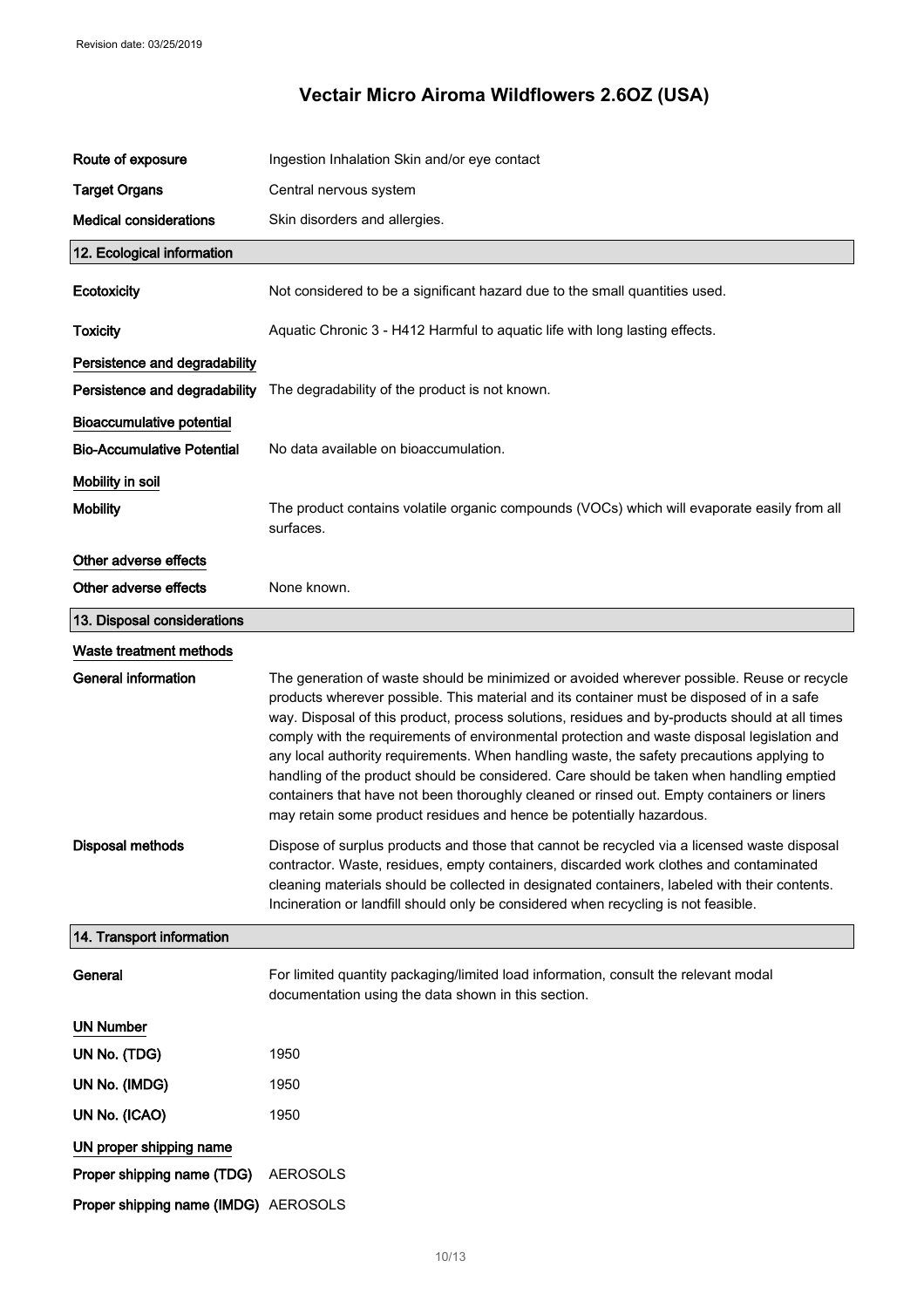Proper shipping name (ICAO) AEROSOLS

| Transport hazard class(es) |  |
|----------------------------|--|
| 2.1                        |  |
| 21                         |  |
| 2.1                        |  |
| 2.1                        |  |
|                            |  |

## Transport labels



#### Environmental hazards

Environmentally Hazardous Substance No.

#### Special precautions for user

Always transport in closed containers that are upright and secure. Ensure that persons transporting the product know what to do in the event of an accident or spillage.

EmS F-D, S-U

#### 15. Regulatory information

#### US Federal Regulations

SARA Section 302 Extremely Hazardous Substances Tier II Threshold Planning Quantities

None of the ingredients are listed or exempt.

#### CERCLA/Superfund, Hazardous Substances/Reportable Quantities (EPA)

None of the ingredients are listed or exempt.

#### SARA Extremely Hazardous Substances EPCRA Reportable Quantities

None of the ingredients are listed or exempt.

#### SARA 313 Emission Reporting

The following ingredients are listed or exempt:

Diethylene Glycol Monoethyl Ether 1.0 %

#### CAA Accidental Release Prevention

None of the ingredients are listed or exempt.

#### FDA - Essential Chemical

None of the ingredients are listed or exempt.

#### FDA - Precursor Chemical

None of the ingredients are listed or exempt.

## SARA (311/312) Hazard Categories

None of the ingredients are listed or exempt.

#### OSHA Highly Hazardous Chemicals

None of the ingredients are listed or exempt.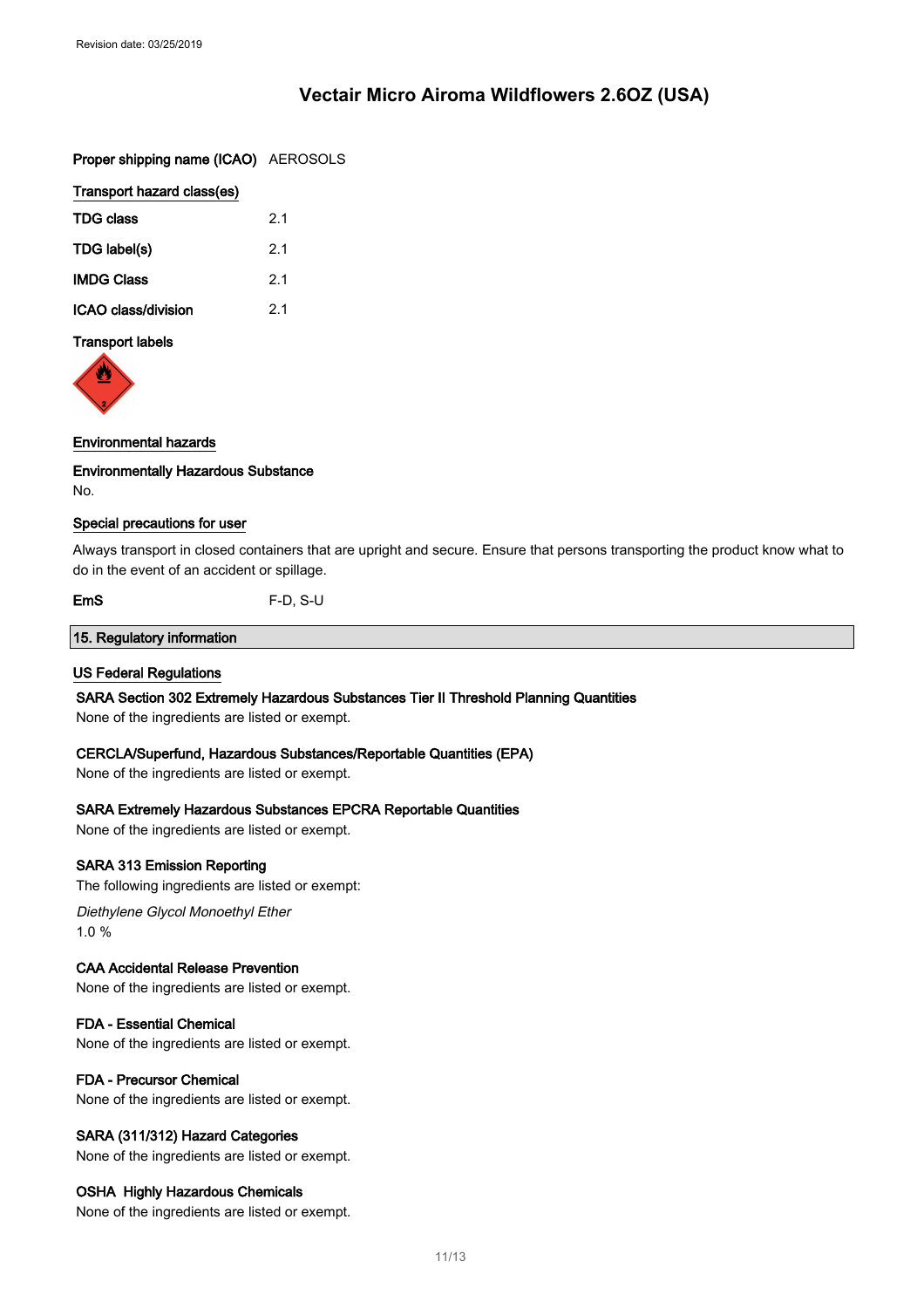#### US State Regulations

California Proposition 65 Carcinogens and Reproductive Toxins None of the ingredients are listed or exempt.

### California Air Toxics "Hot Spots" (A-I)

The following ingredients are listed or exempt:

Diethylene Glycol Monoethyl Ether Present.

#### California Air Toxics "Hot Spots" (A-II)

None of the ingredients are listed or exempt.

#### California Directors List of Hazardous Substances

None of the ingredients are listed or exempt.

## Massachusetts "Right To Know" List

None of the ingredients are listed or exempt.

### Rhode Island "Right To Know" List

None of the ingredients are listed or exempt.

#### Minnesota "Right To Know" List

The following ingredients are listed or exempt:

Diethylene Glycol Monoethyl Ether Present.

# New Jersey "Right To Know" List

None of the ingredients are listed or exempt.

## Pennsylvania "Right To Know" List

None of the ingredients are listed or exempt.

## Inventories

# US - TSCA

The following ingredients are listed or exempt:

(Z)-3-hexenyl salicylate Present.

4-(4-Hydroxy-4-methylpentyl)cyclohex-3-enecarbaldehyde Present. Geranyl acetate Present.

Diethylene Glycol Monoethyl Ether Present.

Hexyl cinnamal Present.

Cyclamen aldehyde Present.

2-Phenylethanol Present.

Benzyl salicylate Present.